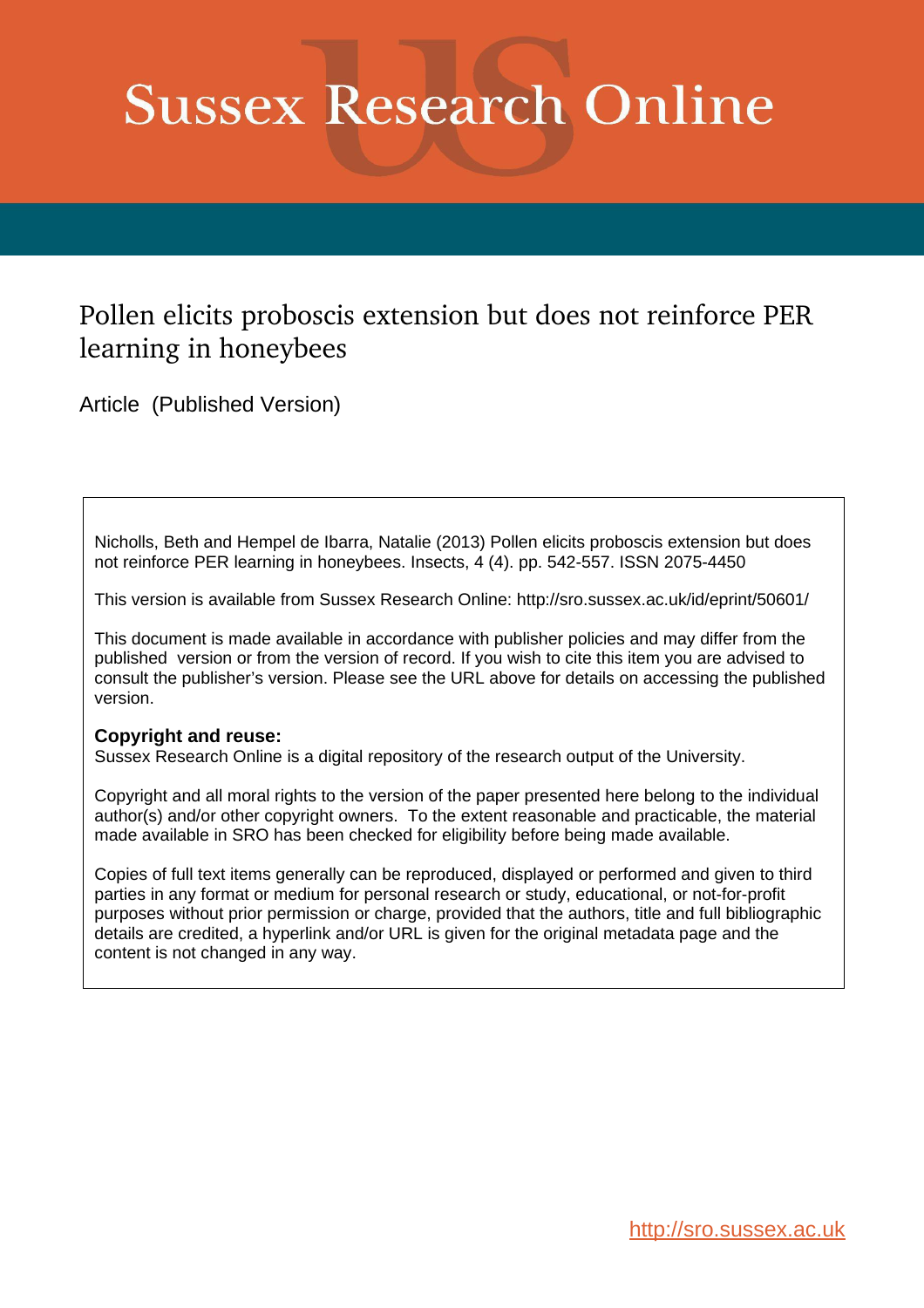

*Article* 

## **Pollen Elicits Proboscis Extension but Does not Reinforce PER Learning in Honeybees**

### **Elizabeth Nicholls and Natalie Hempel de Ibarra \***

Centre for Research in Animal Behaviour, School of Psychology, University of Exeter, Perry Road, Exeter, EX4 4QG, UK; E-Mail: E.K.Nicholls@ex.ac.uk

**\*** Author to whom correspondence should be addressed; E-Mail: N.Hempel@ex.ac.uk; Tel.: +44-1392-264610; Fax: +44-1392-264623.

*Received: 2 July 2013; in revised form: 4 September 2013 / Accepted: 8 October 2013 / Published: 18 October 2013* 

**Abstract:** The function of pollen as a reward for foraging bees is little understood, though there is evidence to suggest that it can reinforce associations with visual and olfactory floral cues. Foraging bees do not feed on pollen, thus one could argue that it cannot serve as an appetitive reinforcer in the same way as sucrose. However, ingestion is not a critical parameter for sucrose reinforcement, since olfactory proboscis extension (PER) learning can be conditioned through antennal stimulation only. During pollen collection, the antennae and mouthparts come into contact with pollen, thus it is possible that pollen reinforces associative learning through similar gustatory pathways as sucrose. Here pollen was presented as the unconditioned stimulus (US), either in its natural state or in a 30% pollen-water solution, and was found to elicit proboscis extension following antennal stimulation. Control groups were exposed to either sucrose or a clean sponge as the US, or an unpaired presentation of the conditioned stimulus (CS) and pollen US. Despite steady levels of responding to the US, bees did not learn to associate a neutral odour with the delivery of a pollen reward, thus whilst pollen has a proboscis extension releasing function, it does not reinforce olfactory PER learning.

**Keywords:** pollen; honeybee; learning; PER; conditioning; reinforcement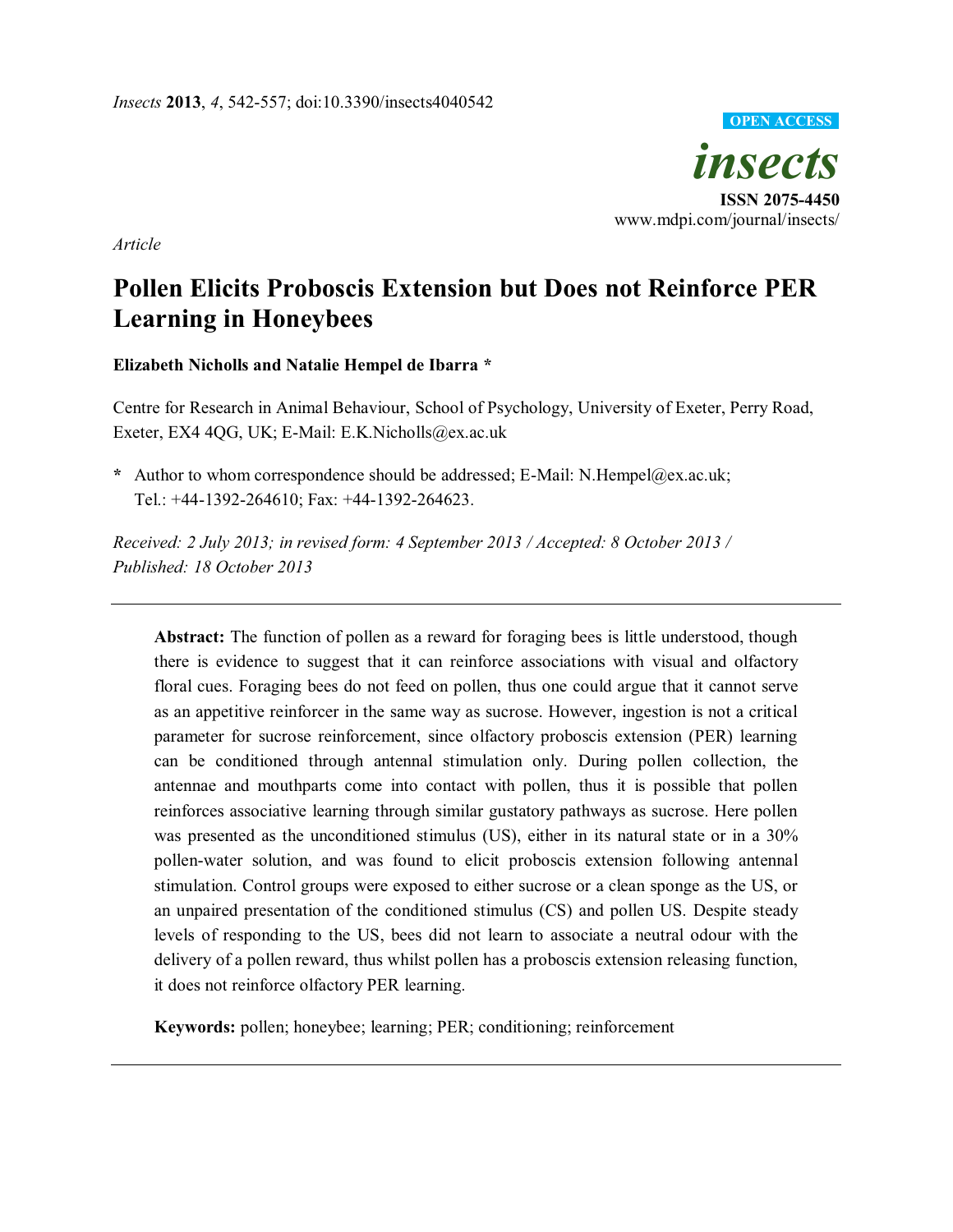#### **1. Introduction**

The neural pathways underlying learning with sucrose rewards are well understood. Bees easily form associations between sucrose and visual, olfactory and tactile stimuli [1,2], leading to memories that last over extended time periods  $[3-6]$ . The sucrose reward resembles floral nectar rewards collected by bees whilst visiting flowers, and the ecological validity of such experimental work has been widely accepted [7-9]. Flowers also offer pollen as a food source for bee larvae and reproducing females, which is collected by non-reproducing workers in social bees and by female solitary bees. As with nectar, pollen is often assumed to be perceived by bees as a reward of varying profitability, based on the differences in protein and amino acid content between pollen from different plant species [10–13]. However, there is surprisingly little evidence to support such an assumption. Although bees form preferences for particular pollen types  $[14–17]$ , it is still unknown how these preferences are formed and what bees might learn during pollen collection. Unlike sucrose solutions or nectar, pollen is not ingested by foraging bees, thus raising the question of how pollen could act as a reward for learning floral cues.

Bees have been shown capable of learning to associate pollen odour with a sucrose reward [18,19], and more recent evidence suggests that freely flying bees are able to associate pollen itself with both visual [20] and olfactory stimuli [21]. Pollen is a complex stimulus comprising of visual, tactile and multiple chemical components, but one would assume that gustatory perception of pollen is involved in pollen-mediated learning. Bees have gustatory receptors located on the antennae, mouthparts and tarsi [22] and so are likely to have ample opportunity to sample the taste of pollen during the process of collection. Indeed, foragers have been observed to touch the anthers of flowers with their antennae during pollen collection and even prior to landing [23].

Whilst free-flying experiments closely resemble the natural foraging situation, given the multiple sites of pollen contact during collection, such methods do not permit identification of the exact reinforcing components of the pollen reward. Scheiner *et al*. [24] have shown that stimulation of the antennae with hand-collected pollen grains in restrained honeybees leads to an extension of the proboscis, an appetitive reaction termed the proboscis extension response (PER). The PER can also be elicited when the antennae are touched with sucrose solution, and this has frequently been used as the unconditioned stimulus (US) in the PER conditioning paradigm. The unconditioned stimulus (US) is paired with the presentation of a neutral odour (conditioned stimulus, CS) and following a few training trials, presentation of the previously neutral odour alone becomes sufficient to elicit the PER over long periods of time [25,26]. Here we adapted this robust learning paradigm, which permits close control over the site and timing of stimulus and reward delivery, to test whether stimulation at the antennae with pollen, presented either as dry powder or in water solution, reinforces learning of a neutral odour. Whilst previous attempts have been made to condition the PER using pollen as a reward [21,27] and have reported some success, these studies lack the appropriate controls necessary to rule out the influence of non-associative effects resulting from repeated stimulation, which may also lead to an increase in responsiveness to the CS. To fully demonstrate that explicit pairing of the CS and pollen reward leads to an increase in responsiveness to the olfactory CS, as a result of bees having learnt the predictive relationship between the two, we included control groups which either received unpaired presentations of the CS and pollen US, or were subject to mechanical stimulation alone.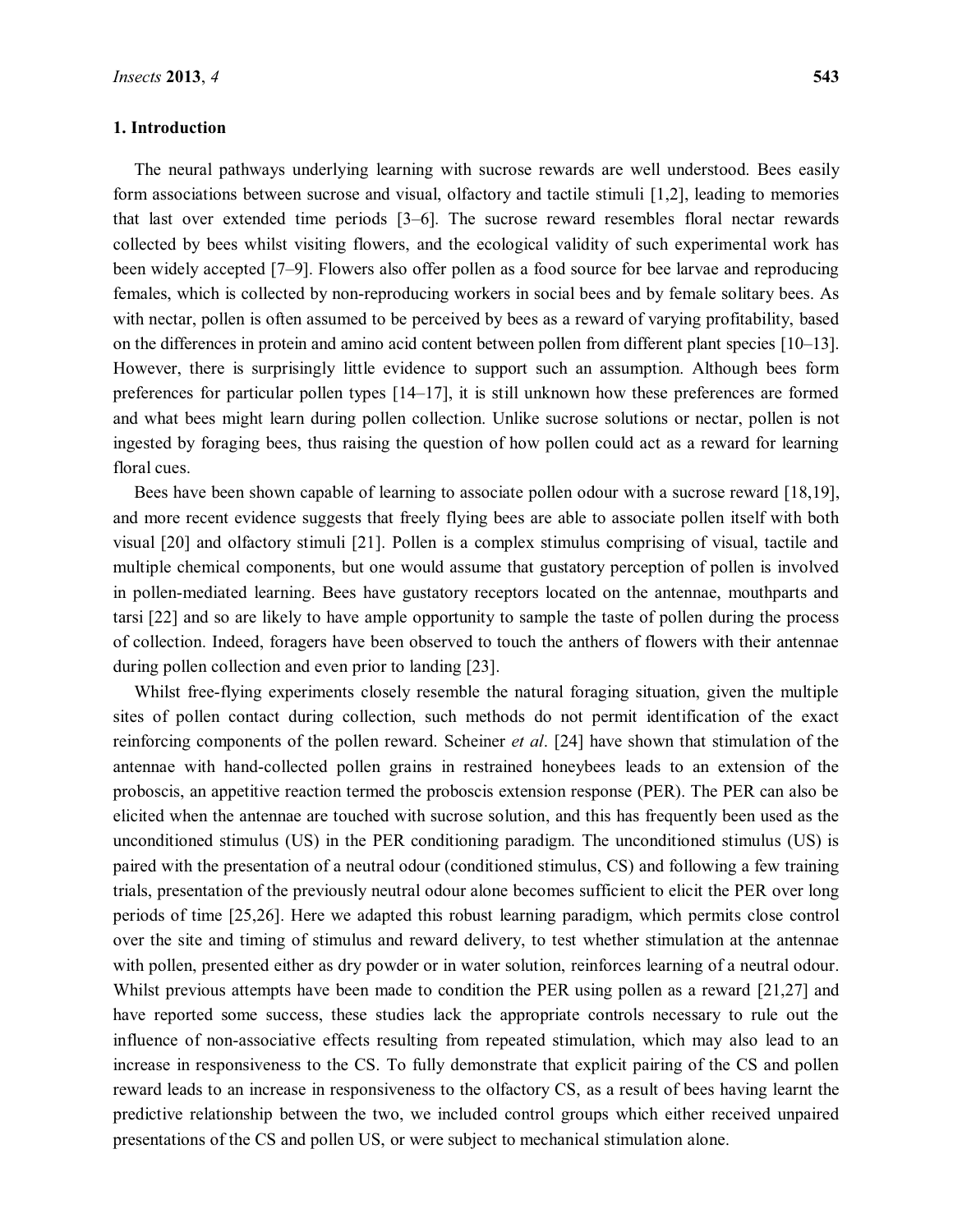#### **2. Materials and Methods**

#### *2.1. Subjects*

Departing honeybee foragers (*Apis mellifera*) were collected from colonies located at Washington Singer Laboratories, University of Exeter. Individual bees were captured in small glass vials and placed on ice. Immediately after they stopped moving, bees were transferred into metal harnesses which permitted free movement of the antennae and proboscis [25]. Each subject was fed  $30\%$  (w/w) sucrose solution until satiated and then left undisturbed for 20 h until the start of experiments.

#### *2.2. Stimuli*

The conditioned stimulus (CS) was 1-hexanol (98% purity, Sigma Aldrich, Gilliam, Dorset, UK) diluted in mineral oil to 2.5 M. 20 mL of the odour solution was placed in a 60 mL glass bottle which was connected to an air pump via silicone tubing [28,29]. The air stream was gated by a valve activated by a programmable logical controller, to ensure delivery of uniform odour puffs. The odour stream was directed frontally at the head of the bee, and removed via a constant air stream emitted from an extractor system located behind the animal. The pollen reward consisted of commercial honeybee collected pollen (Werner Seip, Ebersgöns, Germany) ground to a fine powder, and either delivered as a very thin layer of dry powder on a small, disposable eyeshadow applicator sponge, or mixed with water (30% pollen w/w). Pollen solutions were passed through filter paper to remove the larger clumps which were found to stick to the antennae and interfere with the experiment. The sucrose reward was a 30% (w/w) sucrose and water mixture which was also filtered. All pollen stimuli were freshly prepared before each training session. We did not observe any clogging of the antennae (and mouthparts in the second experiment) after repeated stimulation with the pollen stimuli.

#### *2.3. Pre-Training Sensitivity Test*

Prior to conditioning, bees were tested for their motivational state and sensitivity to pollen. The antennae of each subject were touched first with water, with those individuals displaying proboscis extension being permitted to drink until satiated. Antennae were then touched with 30% pollen-water solution, followed by water to separate the application of stimuli, 15% sucrose, water again, and finally 30% sucrose, each delivered at five minute intervals. For bees in the dry pollen experiment, 30% pollen-water solution was replaced by dry pollen grains, delivered via a small sponge (1 cm length) which was replaced following each experimental block. The criteria for inclusion in a conditioning experiment was that bees must respond to both pollen (or pollen in water) and 15% sucrose (40% of bees on average). Conditioning began twenty minutes after the sensitivity test to allow any potential effects of sensitization to sucrose to subside [30].

#### *2.4. General Conditioning Protocol*

An individual bee was placed in the experimental arena at a distance of 4.5 cm from the odour delivery tube and left to habituate for 15 s prior to the start of the CS. The odour (CS) was delivered to the antennae for three seconds alone and overlapping for one second with the unconditioned pollen or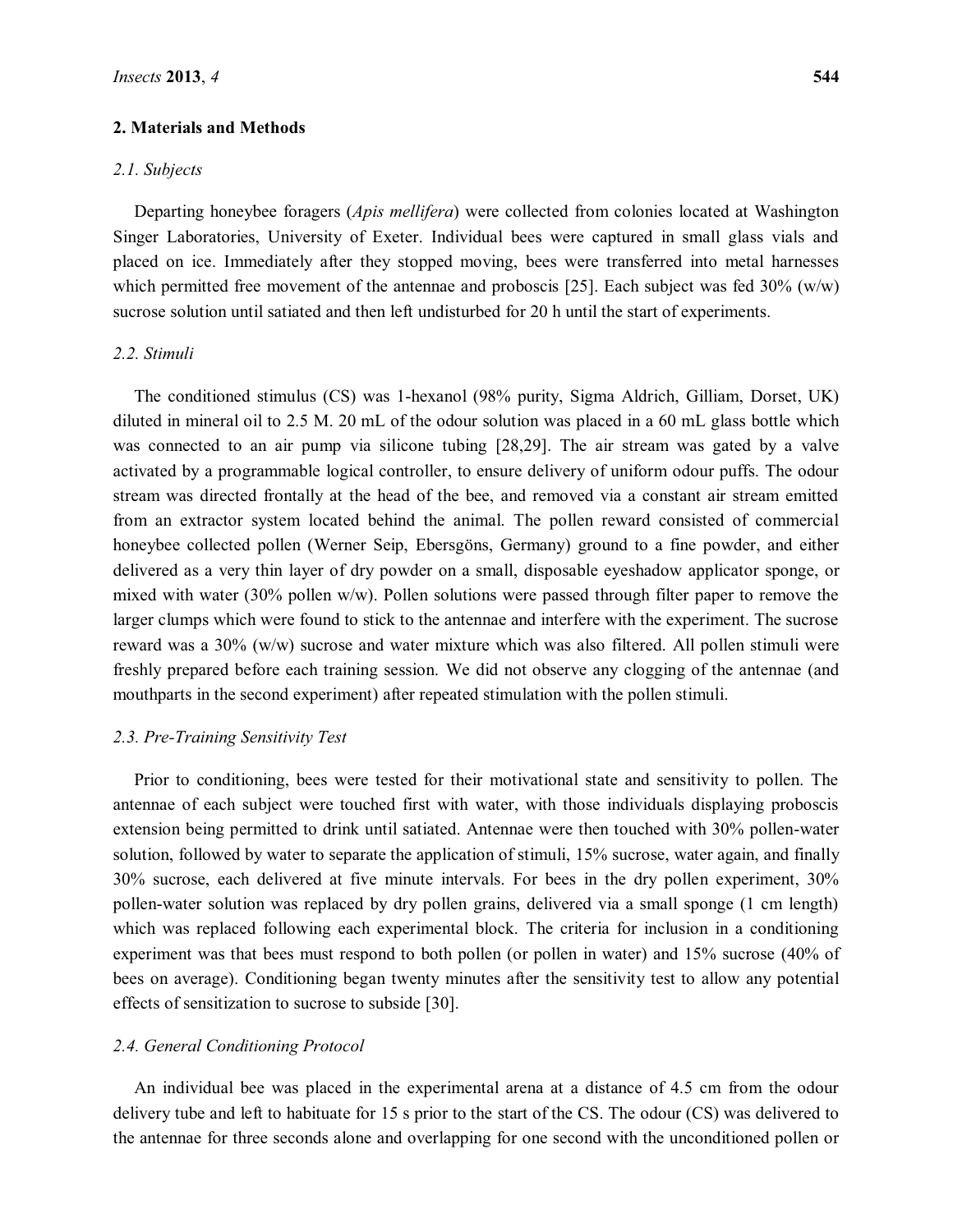sucrose stimulus (US). US delivery then continued for a further two seconds. Depending on experimental design, the US was either presented first to the antennae and then the proboscis (experiment with pollen-water solution) or to the antennae alone (dry pollen conditioning experiment). Following US presentation, bees were left in the arena for a further 15 s and then removed for an inter-trial interval of ten minutes until the next conditioning trial or test.

#### *2.5. Dry Pollen Conditioning*

Dry pollen emits odours that could potentially interfere with the CS presentation or stimulate rewarding pathways (spontaneous US responses or second-order conditioning effects). To achieve a uniform presentation of pollen odour in the treatment and control groups, one clean and one pollen-coated sponge were taped together in a cross formation. Bees received either stimulation with the pollen sponge (pollen group) or the clean sponge (control group). In addition, a small petri dish (5.5 cm diameter) containing *ca*. 3 g of pollen was also placed between the bee and the syringe delivering the CS to create a standardized olfactory environment in the arena. A third group of bees received 30% sucrose as a control, which was presented using a cocktail stick. Following six conditioning trials bees received an unrewarded test trial, in which only the CS was presented. Proboscis extensions were noted both during the presentation of the CS alone and during US delivery.

Typically in PER conditioning bees are rewarded with a toothpick dipped in sucrose solution. Stimulating bees with a dry toothpick alone does not reinforce learning [31], hence mechanical stimulation can be ruled out as a potential component of rewards delivered in this manner. Stimulation with softer substances, such as sponge, have yet to be tested. Also the presence of pollen odour in the arena could have influenced the behaviour and learning performance of bees, potentially leading to spontaneous or unconditioned learning responses. We conducted a control experiment, in which only half of the bees were exposed to pollen dish odour in the arena whilst being conditioned with either a clean sponge (mechanical stimulation only) or with sucrose  $(2 \times 2 \text{ design})$ . To remove the pollen odour from the arena for the other half of bees, the pollen dish was covered with a lid and any odour was removed via the extracting system.

Bees received six conditioning trials and two unrewarded test trials with an inter-trial interval of 10 min. In addition to recording proboscis extensions during CS and US presentation, we also recorded if the proboscis was extended prior to CS delivery, to test whether bees in the pollen-dish condition were more aroused than those not exposed to the pollen dish. In Test 1 bees experienced the same conditions as in training (*i.e*. dish was uncovered for bees conditioned with the arena pollen odour present and covered for bees conditioned without it). In Test 2 the pollen dish was covered for all bees, to test whether pollen odour might act as a contextual cue for the recall of the CS-US association. If so, we expected to see a drastic decline in response between Test 1 and 2 for bees exposed to pollen odour during conditioning, but not in the other bees. Tests were delivered in a fixed order.

#### *2.6. Antennal Sensitivity to Pollen in Water Solution*

To remove the effect of pollen odour completely and to test a different pollen delivery method we dissolved pollen in water. It was necessary to determine what constitutes an appropriate dilution of pollen and water to use in conditioning experiments. Though bees may not be able to detect the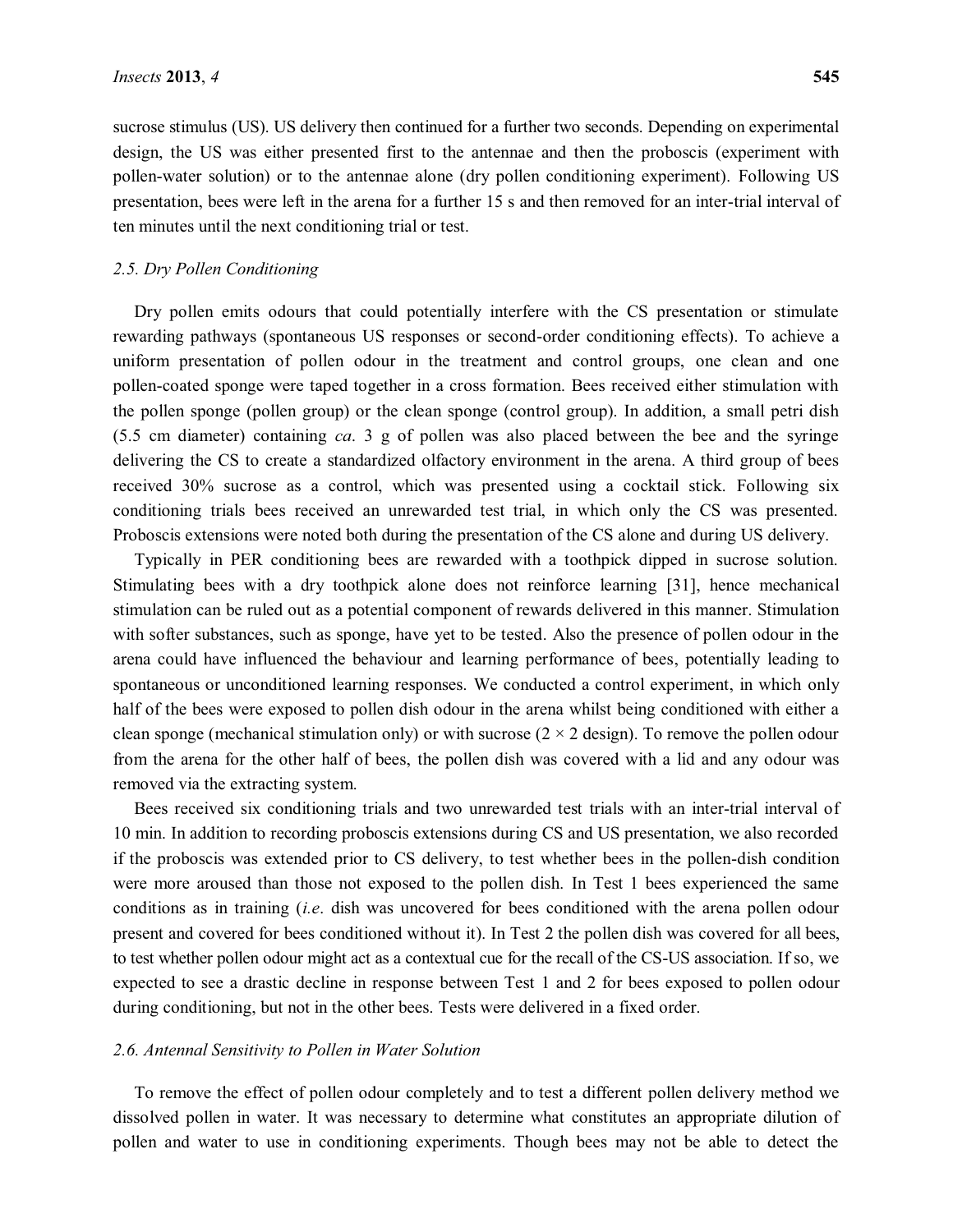presence of pollen in weaker solutions, the strongest concentration may not necessarily be that which is most preferred by bees. Based on Page *et al*, <sup>2</sup>s [32] method, for assessing the gustatory responsiveness of honeybees to sucrose, we tested antennal sensitivity to solutions containing increasing concentrations of pollen. Samples ranged from  $0.1\%$  pollen (w/w) to 30% pollen (w/w) and were all passed through filter paper in order to remove the largest grains (9 micrometre maximal pore size). Higher concentrations were found to contain too much dense matter which would clog the bee's antennae. The strongest solution we were able to produce which didn't have this effect was a mixture of 30% pollen and water (w/w).

Bees returning to the hive were collected, with pollen and non-pollen foragers indentified by the presence/absence of corbiculae loads. Thus it was possible to examine whether differences exist between the two forager types in terms of antennal sensitivity to pollen, as has previously been suggested by Scheiner *et al*. [24] for bees stimulated with dry pollen. As in PER conditioning experiments, bees were restrained in metal harnesses and 15 bees of each forager type were tested in parallel. A small piece of tape was added to the base of tubes containing pollen foragers. This was hidden from the view of the experimenter, to avoid any potential bias in the coding of behaviour.

Bees were tested with ascending pollen concentrations from pure water to 30% pollen, with proboscis extension to antennal stimulation recorded on each trial. Solutions were delivered via a toothpick and water via a syringe. On the first trial, in which bees were stimulated with water alone, individuals were permitted to drink until satiated, in an attempt to minimise the influence of thirst on the response to the pollen-water solutions. To avoid cross-contamination, the antennae were stimulated with water prior to each pollen stimulation. The inter-trial interval was ten minutes. At the end of the experiment, the antennae were stimulated with 30% sucrose, to demonstrate that bees were still motivated to feed, and that any decline in response to the pollen-water solution was not the result of a general lack of motivation or fatigue.

#### *2.7. Conditioning with a Pollen-Water Solution*

To determine whether pollen in solution can reinforce learning, three groups of bees were tested. One group were exposed to a forward pairing of the olfactory CS and 30% pollen-water (w/w) US. A control group, which received unpaired presentations of the CS and pollen-water US, was included to rule out the possibility that any observed increase in response to the CS was simply due to non-associative effects of repeated antennal stimulation. As a positive control, a third group received forward pairings of the same olfactory CS with 30% sucrose as the US. This group served as a baseline against which to compare learning performance.

In forward paired trials, the odour (CS) was delivered first followed by the US (30% pollen-water or 30% sucrose solution), with an overlap of one second (as in the dry pollen conditioning experiments). The US was first presented to the antennae to elicit the proboscis extension response (PER) and then to the proboscis for consumption, similar to standard PER conditioning experiments. In unpaired trials, the pollen-water US was delivered first for three seconds (backward order of presentation). Following a delay of ten seconds, the odour (CS) was presented for four seconds. This was done for the first three trials of training. In the last three trials all bees received a forward pairing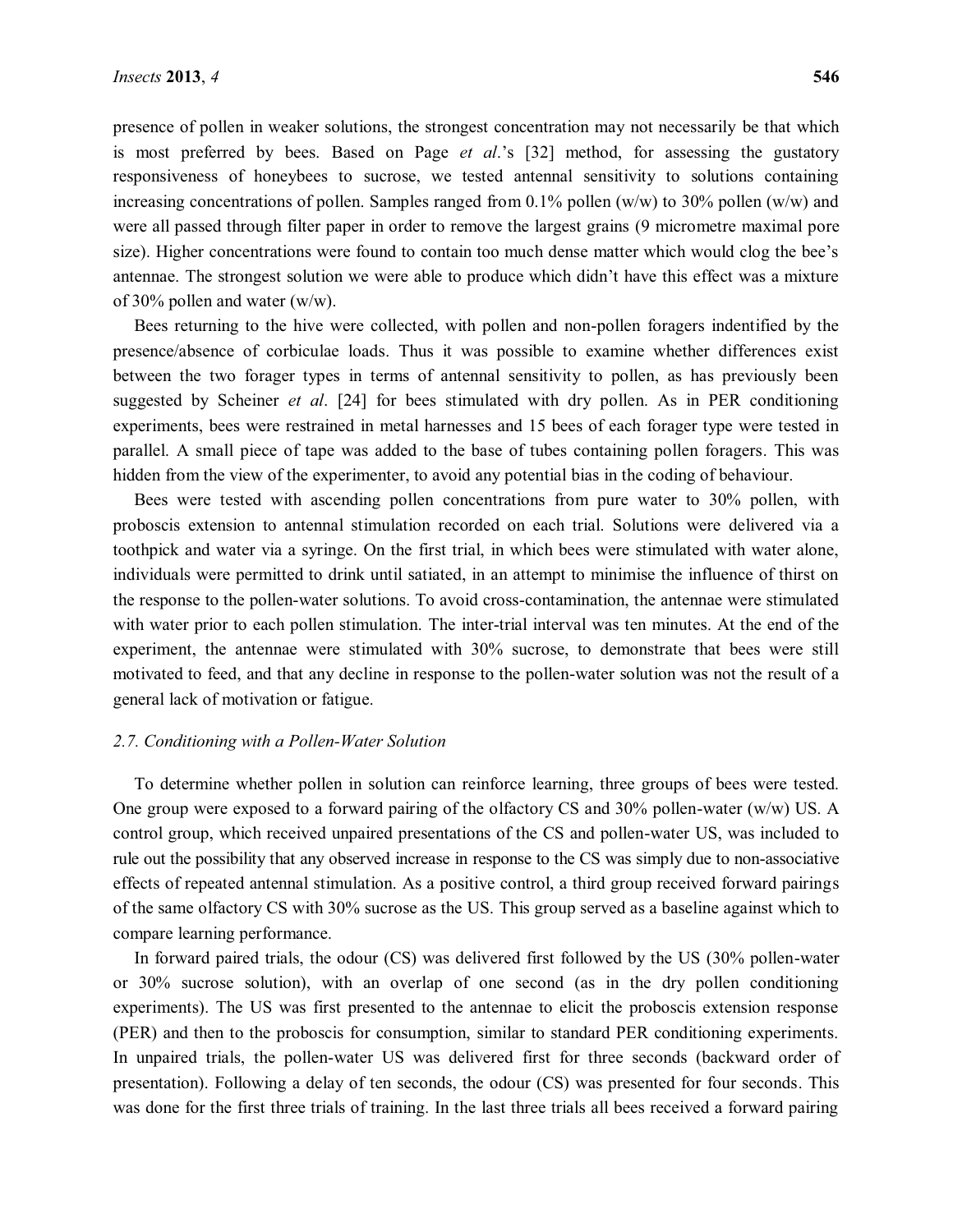of the CS with sucrose reward (30% solution) to control for the changes in motivation or state of bees in the pollen-rewarded groups.

#### *2.8. Statistical Analysis*

Subject responses were scored as binary variables. To scrutinise the learning effects, bees that responded to the CS odour on the first trial were excluded from the analysis, since it could be assumed that such bees have a pre-existing appetitive memory for the CS. GEE (Generalized Estimating Equation) modeling was used to compare the acquisition curves of bees trained with different unconditioned stimuli [33]. The GEE approach is an extension of the Generalized Linear Model (GZLM) which permits a non-normal distribution of the dependent variable (*i.e*., binary distribution) and accounts for repeated measurements of the same individual [34]. Response to the CS was coded as the response variable with treatment and conditioning trial included as factors. Significance tests were based on Wald approximations of the likelihood ratio test. Post-hoc least significant difference contrasts (LSD) were used to compare treatment groups. Bees' performance in the unrewarded tests was compared using Generalised Linear Models (GZLM).

#### **3. Results and Discussion**

#### *3.1. Bees Did not Associate the CS with a Dry Pollen US*

Whilst evidence exists to suggest that foraging bees are capable of associating both visual and olfactory stimuli with pollen reward, its reinforcing properties remain unknown. Only young honeybees in the first days after enclosure consume pollen; it is rarely found in the gut of foraging bees [35]. Thus, pollen is likely to activate non-ingestive reward pathways. A prime candidate for sensing pollen properties are the antennae which possess olfactory, gustatory and mechanical receptors and frequently come in touch with pollen during pollen collection. The olfactory PER conditioning paradigm was adapted as a method which allows precise control over reward delivery, as compared to methods involving freely flying, pollen-collecting bees. Three groups were conditioned with either a pollen-coated sponge (pollen group), clean sponge (control, mechanical stimulation only group) or 30% sucrose solution (sucrose group), predicting that, if pollen acts as a reinforcer, bees in the sucrose and pollen groups would show higher responses than the control group in the unrewarded test.

In all groups, an increase in response to the CS was observed after the first conditioning trial (Figure 1a), but only the sucrose group reached acquisition levels well above the spontaneous response rate. This indicates that bees in the pollen group did not learn the task. The main effect of treatment was significant (GEE, Treatment  $X^2$ <sub>2</sub> = 6.480,  $p$  = 0.039), and post-hoc analysis revealed a significant difference between the pollen- and sucrose-rewarded groups (LSD contrast *p =* 0.009). Likewise, in the unrewarded test, sucrose-rewarded bees responded significantly more than those in the other groups (GZLM, Treatment  $X^2$ <sub>2</sub> = 10.919,  $p$  = 0.004; LSD contrast, Sucrose *vs*. Pollen  $p$  < 0.001, Sucrose *vs*. Control  $p = 0.015$ ). There was no significant difference in responding between control bees receiving mechanical stimulation only and those rewarded with pollen (LSD contrast, Control *vs*. Pollen  $p = 0.311$ ). Altogether, these results suggest that dry pollen did not reinforce learning.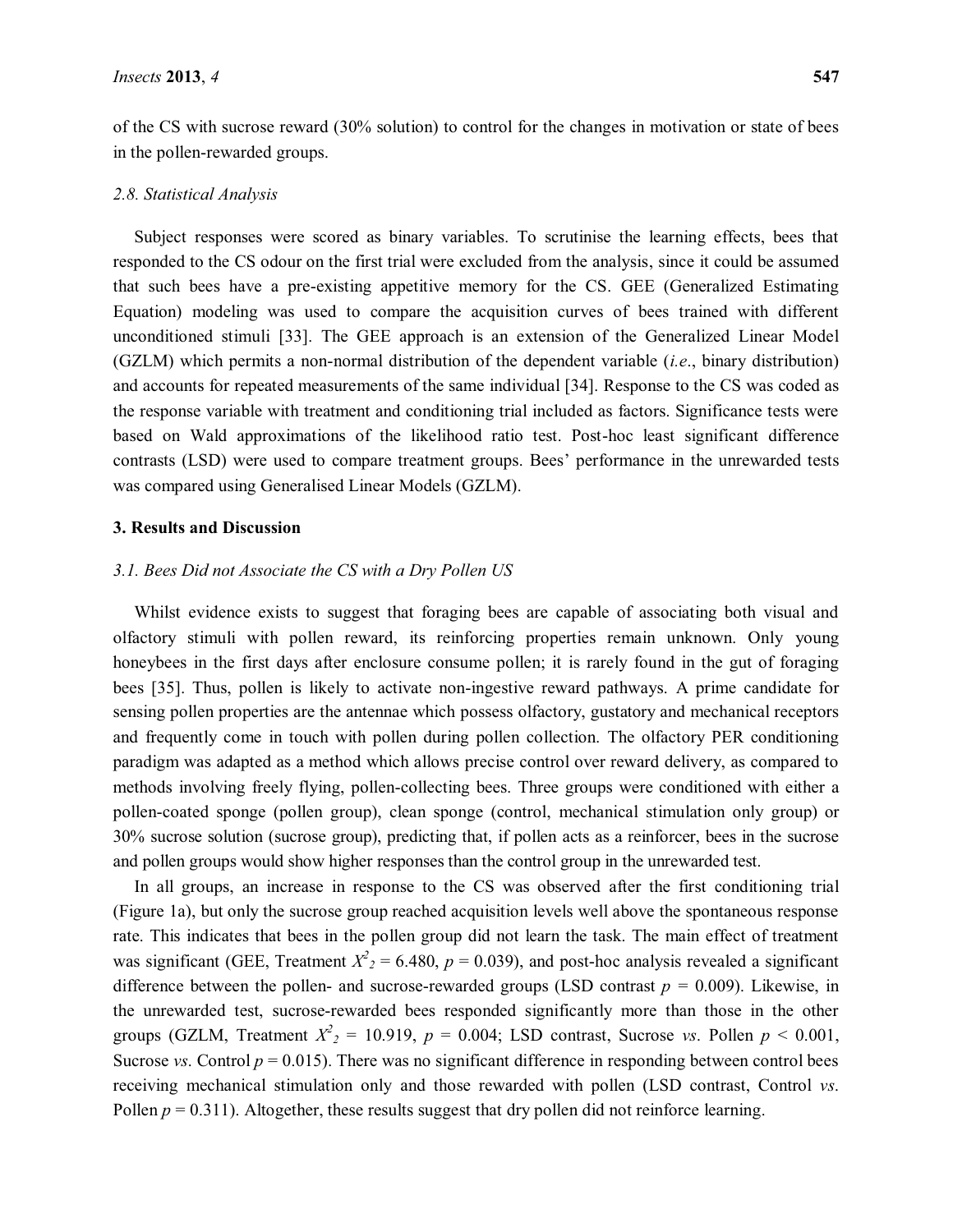**Figure 1.** (**a**) Acquisition curves and (**b**) PER response to US stimulation of bees rewarded at the antennae only with  $30\%$  sucrose solution (Black squares,  $n = 31$ ), dry pollen (Black triangles,  $n = 31$ ) or a clean sponge (Open diamonds,  $n = 29$ ). Bars represent the number of bees responding to the conditioned stimulus (CS) in the final, unrewarded test (Black = Sucrose, White = Control, Grey = Pollen). Dashed line represents the overall spontaneous response to the CS on the first trial for all bees tested. Asterisks denote significant differences between treatment groups (\*\*  $p$  <0.001 \*  $p$  <0.05).



To examine whether differences in US responsiveness between groups might explain the lack of learning in pollen-rewarded bees, responses to antennal stimulation with the US were compared (Figure 1b). The response of bees stimulated with 30% sucrose remained consistently high throughout the course of the experiment (>90%). Pollen-rewarded bees also showed consistent responses, albeit at a lower level  $(60\%–70\%)$ . Whilst pollen initially elicited a higher proportion of proboscis extensions than mechanical stimulation alone (*ca.* 70% for pollen *vs*. 40% for clean sponge, GZLM, Trial 1,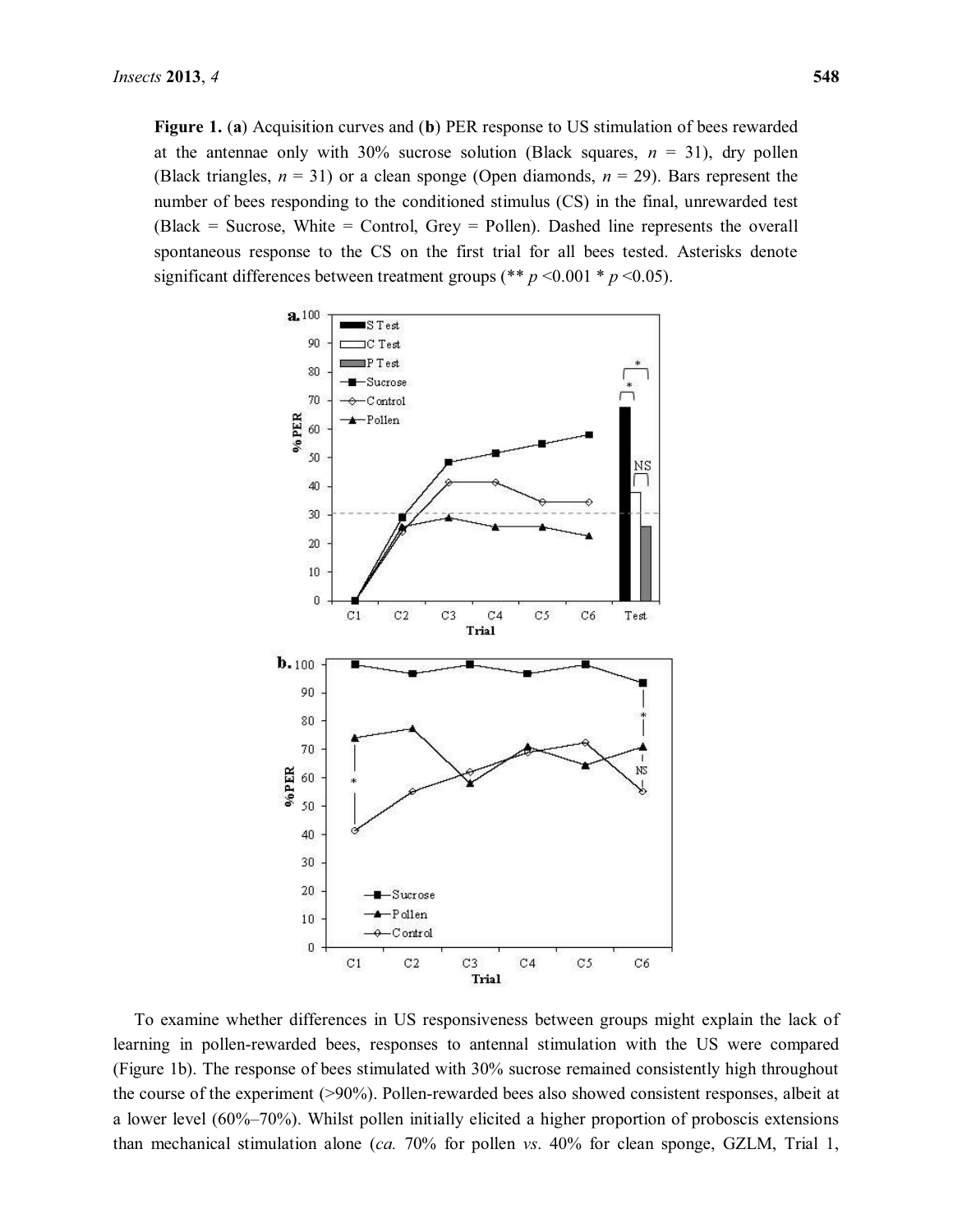Treatment  $X^2$ <sub>2</sub> = 6.349, *p* = 0.042, LSD contrast *p* = 0.016), over the course of the first three exposures, responses converged to the same level (GZLM, Trial 6, Treatment  $X^2$ <sub>2</sub> = 6.349, *p* = 0.042, LSD contrast  $p = 0.20$ ). Thus, a change of motivation in pollen-rewarded bees does not explain the lack of learning in this group.

The high level of CS and US responses to the stimulations with a clean sponge (control group, mechanical stimulation only) were unexpected. One potential explanation is that bees were aroused by the presence of pollen odour in the arena, which sustained their spontaneous responses throughout the experiment. We therefore conducted a control experiment in which the pollen dish odour was removed for half of the bees that were conditioned with either a single clean sponge or sucrose. We predicted that bees exposed to the pollen dish odour in the arena would show a higher rate of CS and US responses as compared to bees without pollen dish odour, if they were more aroused.

However, this was not the case, as can be seen in Figure 2. The statistical analysis confirmed that the presence of the pollen dish odour had no impact on the overall level of acquisition in any of the groups (GEE, Condition  $X^2$ <sub>1</sub> = 2.680,  $p$  = 0.102; Condition x Treatment  $X^2$ <sub>1</sub> = 0.074,  $p$  = 0.785). Whilst sucrose-rewarded bees learnt the association and outperformed the control bees receiving mechanical stimulation with a clean sponge (Figure 2a GEE, Treatment  $X^2$ <sub>1</sub> = 17.659,  $p$  < 0.001), control bees showed little change in their response to the CS over time, remaining at the level of spontaneous responses, similar to the previous experiment. We also recorded whether bees extended their proboscis prior to the delivery of the CS, to test whether bees in the pollen-dish condition were more aroused than those not exposed to the pollen dish. The presence of the pollen dish had no effect on the proportion of bees exhibiting PER prior to CS delivery. For both control groups (presence *vs*. absence of pollen dish), on average *ca.* 1% bees exhibited PER prior to CS delivery. Likewise, on average 6% of sucrose bees exposed to the pollen dish exhibited PER prior to CS delivery compared to 10% of sucrose rewarded bees who did not experience the pollen dish, suggesting that sucrose-rewarded bees were slightly more aroused than those in the pollen group. Again this result indicates that pollen odour did not generate an increased level of sensitivity or arousal in bees.

Two unrewarded tests were conducted. The first test resembled the conditioning trials but excluded the US delivery. We predicted that bees exposed to pollen dish odour during training would respond more strongly to the CS in the first test, where pollen dish odour was present, than in the second test, where it was absent. Performance in bees not exposed to pollen dish odour during training should decrease between these two tests given the absence of the US.

Sucrose-rewarded bees in both conditions showed significantly higher responses than control bees (Figure 2a, GEE, Treatment  $X^2$ <sub>1</sub> = 17.861,  $p$  < 0.001), but the overall difference in responding to the CS in bees that experienced the pollen odour *versus* those that did not is not significant (GEE, Condition  $X^2$ <sub>1</sub> = 3.459,  $p$  = 0.063). This is likely to be due to different patterns of responses. The control bees that had experienced pollen dish odour during training decreased their responses between the first and second test, as predicted. Contrary to expectations, the sucrose-rewarded bees that experienced pollen dish odour increased their responses in the second test which indicates that pollen dish odour interacted to some degree with the CS presentation, presumably making it easier for bees to detect the CS in the second test. The sucrose-rewarded bees did not change their response between tests. The control bees that were not exposed to pollen dish odour increased their responses in the second test, contrary to predictions, which indicates that repeated mechanical stimulation with a clean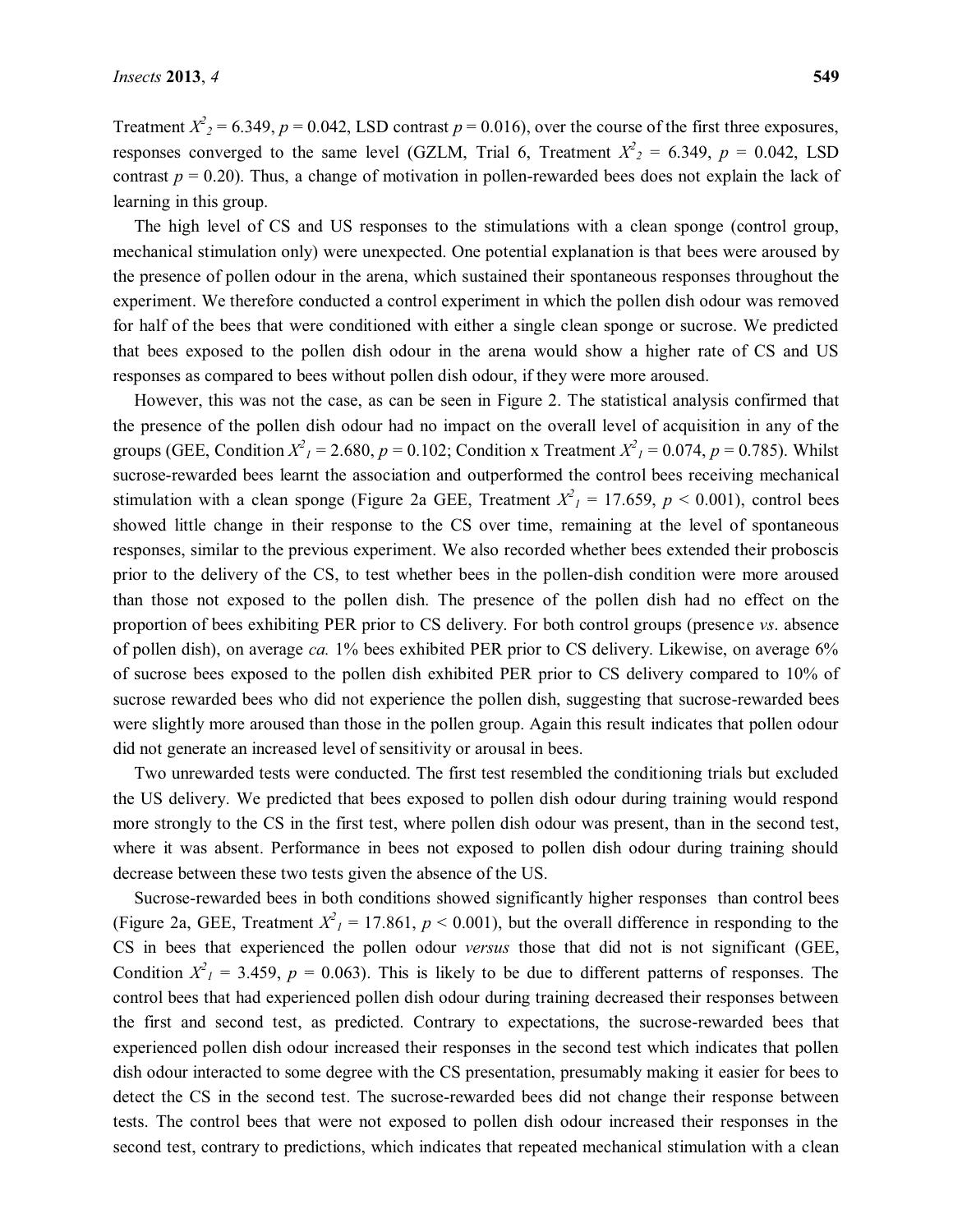sponge could sustain spontaneous response levels over the duration of the experiment. Finally, no significant interaction between olfactory conditions experienced during training, and responding in each test were observed (GEE, Test  $\times$  Condition,  $X^2$ <sub>1</sub> = 1.193,  $p$  = 0.275), suggesting that the absence of this cue does not affect recall in those bees trained in the presence of pollen odour.

**Figure 2.** Proportion of bees responding to the CS (**a**) or US (**b**) on each trial. The US was either 30% sucrose solution (Squares) or a clean sponge (Circles). Bees were either exposed to an open dish of pollen during conditioning (Open shapes,  $n = 53$ ) or a closed dish (Black shapes,  $n = 48$ ). Bars represent the number of bees responding to the CS in the unrewarded tests. (Black bars  $=$  Sucrose, Grey bars  $=$  Control, Striped  $=$  Exposed to pollen; Striped = Non-exposed). In Test 1 olfactory conditions were matched to those experienced during training and in Test 2 the pollen dish was covered for all bees. The dashed line represents the overall spontaneous response to the CS on the first trial for all bees tested. Asterisks denote significant differences between treatment groups (\*\* *p* < 0.001 \* *p* < 0.05).

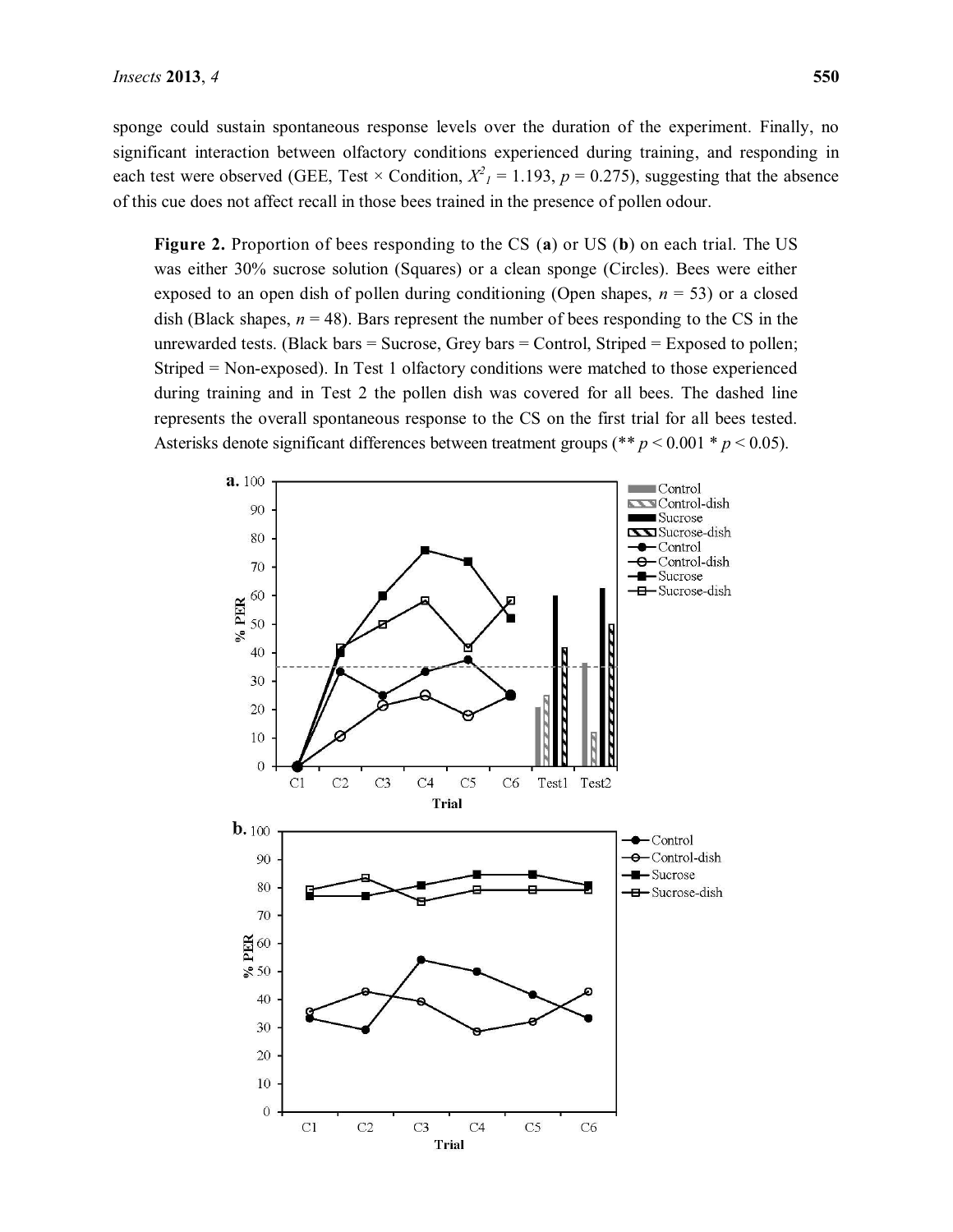The US responses were as expected, in that bees stimulated at the antennae with sucrose showed a higher level of responding than those stimulated with a clean sponge (Figure 2b, GEE Treatment  $X^2$ <sub>I</sub> = 28.55,  $p$  < 0.001). The presence of the pollen dish odour had no significant effect on responding to the US (GEE, Condition  $X^2$ <sub>1</sub> = 0.075,  $p = 0.784$ ). Overall responding to antennal stimulation remained constant throughout the course of the experiment (Trial  $X^2$ <sub>5</sub> = 2.583, *p* = 0.764; Treatment  $\times$  Trial  $X^2$ <sub>5</sub> = 3.795, *p* = 0.579).

In summary, we did not find evidence of increased arousal due to the presence of pollen dish odour in the arena. Rather it seems that simply stimulating the antennal mechanoreceptors of hungry bees may be sufficient to elicit proboscis extension in some cases. The findings of the control experiment support the conclusion reached for the first experiment, which is that responses seen in the pollen and control group do not reflect learning of the CS.

Since pollen stimulation did not lead to reinforcement of behaviour, perhaps gustatory receptors on the proboscis, maxillae or mandibles may be more important than those on the antennae for receiving reward input. Sandoz *et al*. [36] suggested that for sucrose conditioning, antennal input predicts reward delivery, but that proboscis input is more important and encodes more information about the nature of the reward. Mustard *et al*. [37] found that the proboscis is more sensitive to caffeine (in solution with sucrose) than the antennae, indicating that the proboscis may also be important for the detection of bitter tastes.

When applying dry pollen directly to the proboscis we observed that after several trials, grains would adhere to the surface of the mouthparts and inhibit proboscis extension, the very measure of learning used in the olfactory conditioning paradigm. When bees were restrained, they were unable to clean the proboscis with the forelegs as they are observed to do when foraging naturally [23,38]. Whilst both the proboscis and antennae could be responsible for sampling pollen during collection, the legs are involved in gathering pollen from the anthers of flowers, grooming excess grains from the head and body and packaging grains into the corbiculae. The tarsi also possess gustatory receptors, but the role they might play in the reinforcement of pollen-rewarded behaviour was not investigated here.

#### *3.2. Presence of Pollen in Water Solution Was Detected by Bees, but Did not Reinforce CS Learning*

Using a gustatory assay, we established whether bees could sense pollen dissolved in water. An initial decline in response to stimulation with both pure water and pollen-water mixtures ranging from 0.1% to 3% pollen  $(w/w)$  was observed (Figure 3). When stimulated with 10% and 30% pollen respectively, the level of responding to the pollen-sucrose mixture increased and was significantly different from the response to water alone (GEE, 10% Pollen, Treatment  $X^2$ <sub>1</sub> = 38.460,  $p < 0.001$ ; 30% Pollen, Treatment  $X^2$ <sub>1</sub> = 28.30,  $p$  < 0.001). Thus 30% pollen was selected as the concentration to be used in subsequent conditioning experiments. This U-shaped pattern of responding likely stems from the fact that initial levels of responding to weak pollen solutions  $(0.1\% - 3\%)$  pollen) was in fact driven by the water component of the reward, with pollen compounds remaining undetected at such concentrations. A similar decline in responding was observed in both types of trial as individuals habituated to this stimulus. At concentrations of 10% pollen or greater, bees were clearly able to detect pollen compounds in solution, as evidenced by the significantly higher level of responding compared to trials with water alone. Pollen and non-pollen foragers responded in a similar manner to antennal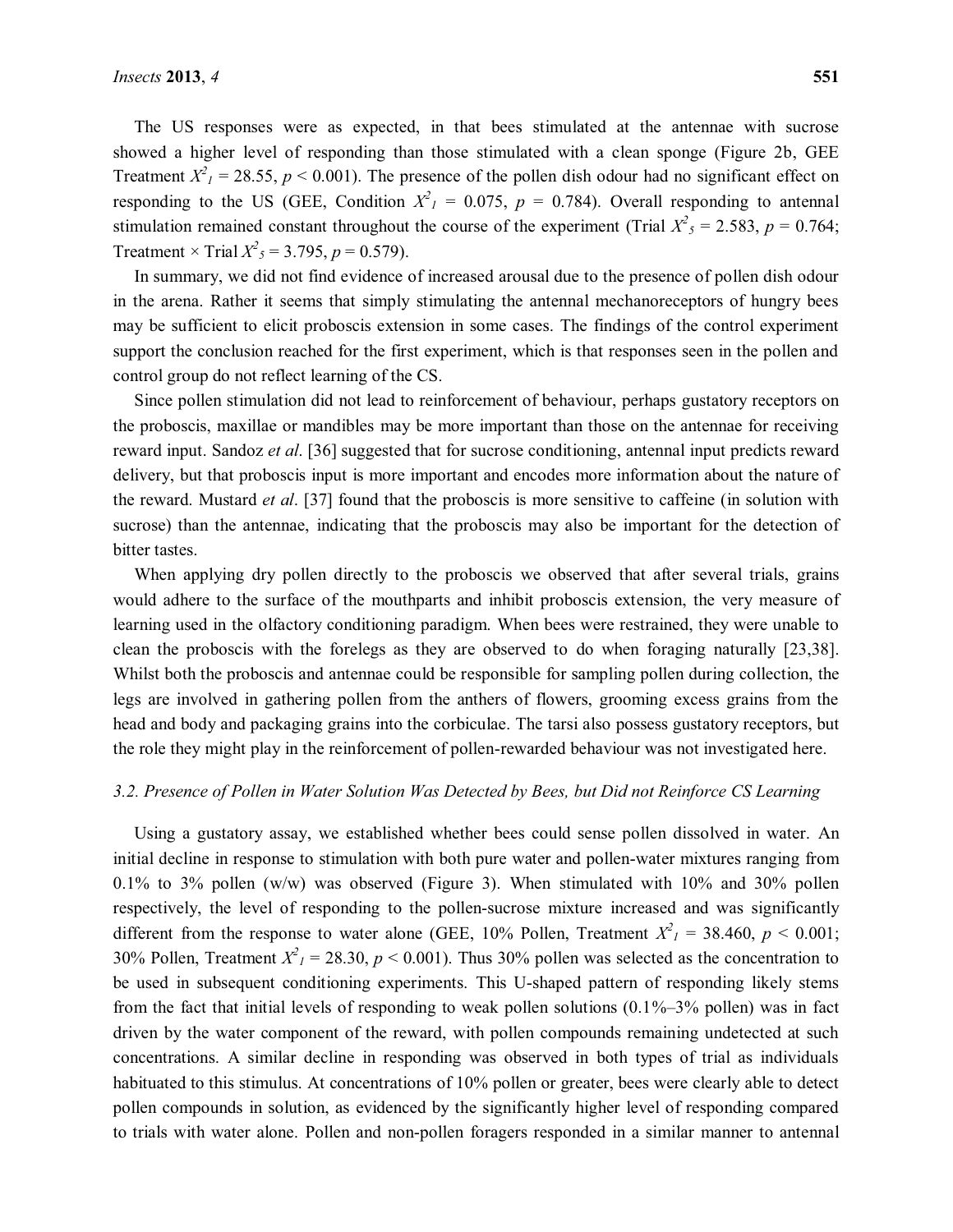stimulation with the various solutions over the course of the experiment, suggesting there is little difference between forager types in terms of sensitivity to pollen in water solution.

**Figure 3.** Proportion of bees extending the proboscis to antennal stimulation with a series of pollen-water mixtures, tested in order of ascending pollen concentration. Bees were separated according to forager type (Black circles  $=$  Pollen foragers,  $n = 53$  Open circles = Non-pollen foragers,  $n = 55$ ). Bars represent the response to a final stimulation with  $30\%$  sucrose (White = pollen foragers, Black = non-pollen foragers). The dashed lines represent bees' responses to water stimulation prior to the stimulation with each pollen concentration (Black triangles = pollen foragers, Open triangles = non-pollen foragers).



When we conditioned bees with the pollen-water solution, applied to both antennae and proboscis, we did not find evidence for CS learning (Figure 4). Sucrose-rewarded bees learnt the CS, as expected (GEE, Treatment  $X^2$ <sub>2</sub> = 14.393,  $p = 0.001$ ; Treatment × Trial  $X^2$ <sub>4</sub> = 8.894,  $p = 0.001$ ), showing a significant increase in response to the CS between trials one and three (Sucrose,  $T_1$  *vs*.  $T_3$ ,  $p \le 0.001$ ). Bees rewarded with a pollen-water US did not show any change in response over these three trials (Pollen (paired),  $T_1$  *vs*. T<sub>3</sub>,  $p = 1.000$ ; Control (unpaired),  $T_1$  *vs*. T<sub>3</sub>,  $p = 0.479$ ), suggesting that pollen failed to support learning of the predictive relationship between CS and US delivery. Note that bees exposed to unpaired CS-US presentations (control) experienced the US first, which led to consistent levels of arousal responses, *i.e*., bees kept extending their proboscis during the CS presentation, leading to a higher (but unchanged) response level during three trials of training.

From the fourth trial  $(C_4)$  onwards, bees in all groups were rewarded with sucrose and received forward pairings of the CS and US. On the fourth exposure to the CS (prior to administering sucrose reward in C4) bees previously conditioned with pollen-water US (forward pairing) still did not respond to the CS, confirming that bees in this group had not acquired an association between the CS and pollen US. Bees that were previously rewarded with pollen (control and pollen groups) showed a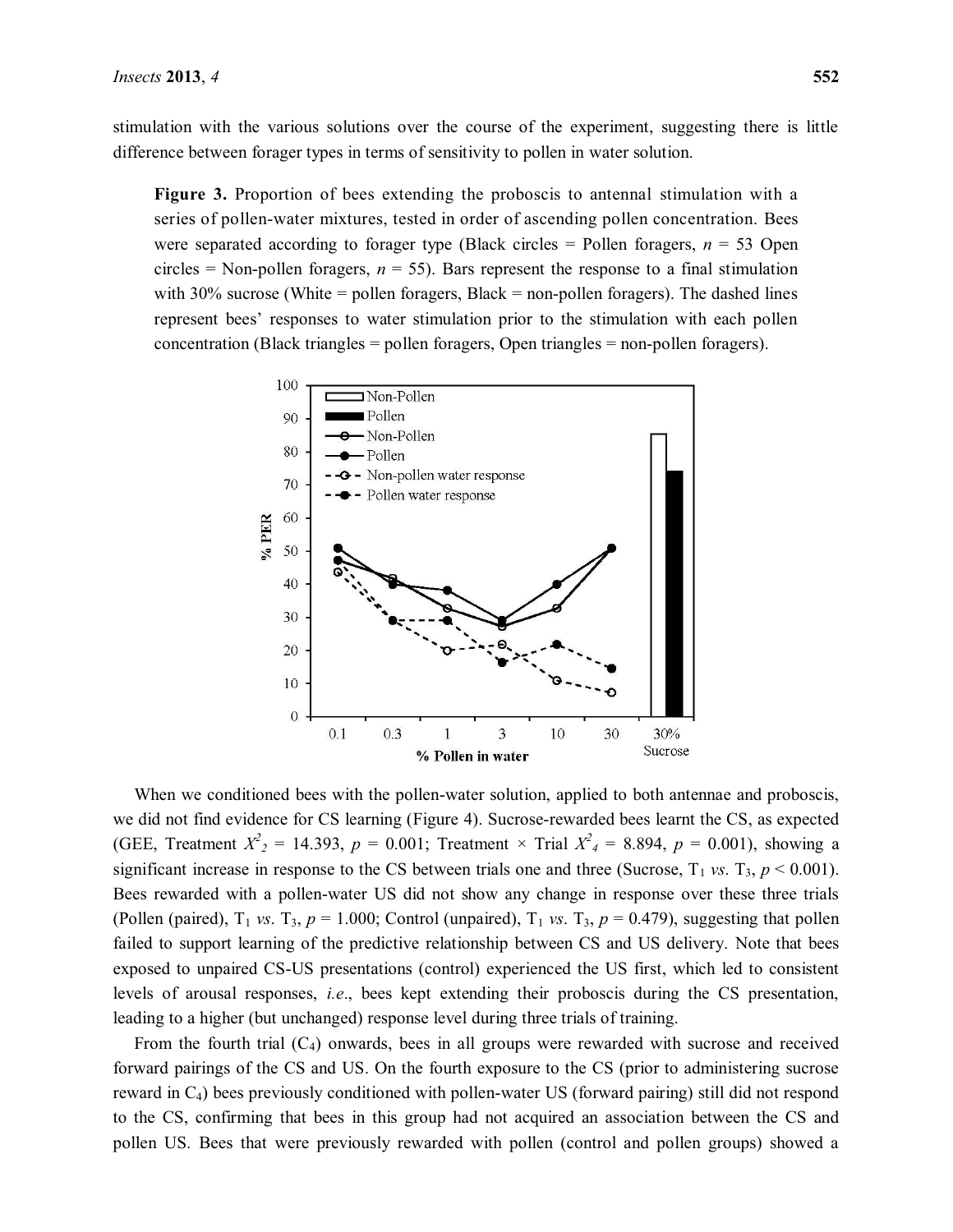significant increase in responding to the CS over the course of the final trials (GEE, Trial  $X^2$ <sub>1</sub> = 19.384,  $p \le 0.001$ ; Pollen  $p = 0.001$ ; Control  $p = 0.005$ ), thus demonstrating their capacity to learn the contingency between the CS and sucrose US.

**Figure 4.** Proportion of bees extending the proboscis to a previously neutral odour following pairing with different unconditioned stimuli. For trials  $1-3$ , the US was either 30% pollen (w/w) solution (Black triangles, forward paired, *n* = 34, White diamonds, backward paired,  $n = 34$ ) or 30% sucrose (w/w) solution (Black squares,  $n = 32$ ). All bees received 30% sucrose on trials 4–6. The US was applied to both the antennae and proboscis.



The current findings contrast with those of earlier studies in which pollen rewarded learning was also investigated using the PER paradigm. Grüter *et al*. [27] and Arenas and Farina [21] claim that following few pairings of an olfactory CS and pollen US delivered to the antennae and proboscis [27] or proboscis only [21] bees would learn to respond with PER to the CS alone. Whilst it is possible that methodological differences may explain the discrepancy in results between these studies and our own [39,40], it is nonetheless clear that both previous studies lack the appropriate controls necessary to evince the formation of a CS-US association, and rule out that the possibility that the behavioural changes they observed were induced by non-associative effects resulting from repeated stimulation. To fully demonstrate that the explicit pairing of the CS and pollen reward causes an increase in response to the olfactory CS as a result of bees having learnt the predictive relationship between the two stimuli, it is crucial to include a control group where bees which receive unpaired presentations of the CS and pollen US and fail to show the same increase in responsiveness to the CS over time.

Arenas and Farina [21] did not perform any unrewarded tests in the PER experiments and group sizes differed strongly within each experiment which can affect between-group comparisons. The pollen used was hand-collected, but the application method was not described. Fresh floral pollen tends to be sticky and it could well be that it clogged the mouthparts, preventing the experimenters from reliably stimulating the proboscis from controlling US exposure time. In the study by Grüter *et al.* [27] it is unclear exactly how the pollen-water US, constituting  $50\%-70\%$  pollen and  $50\%-30\%$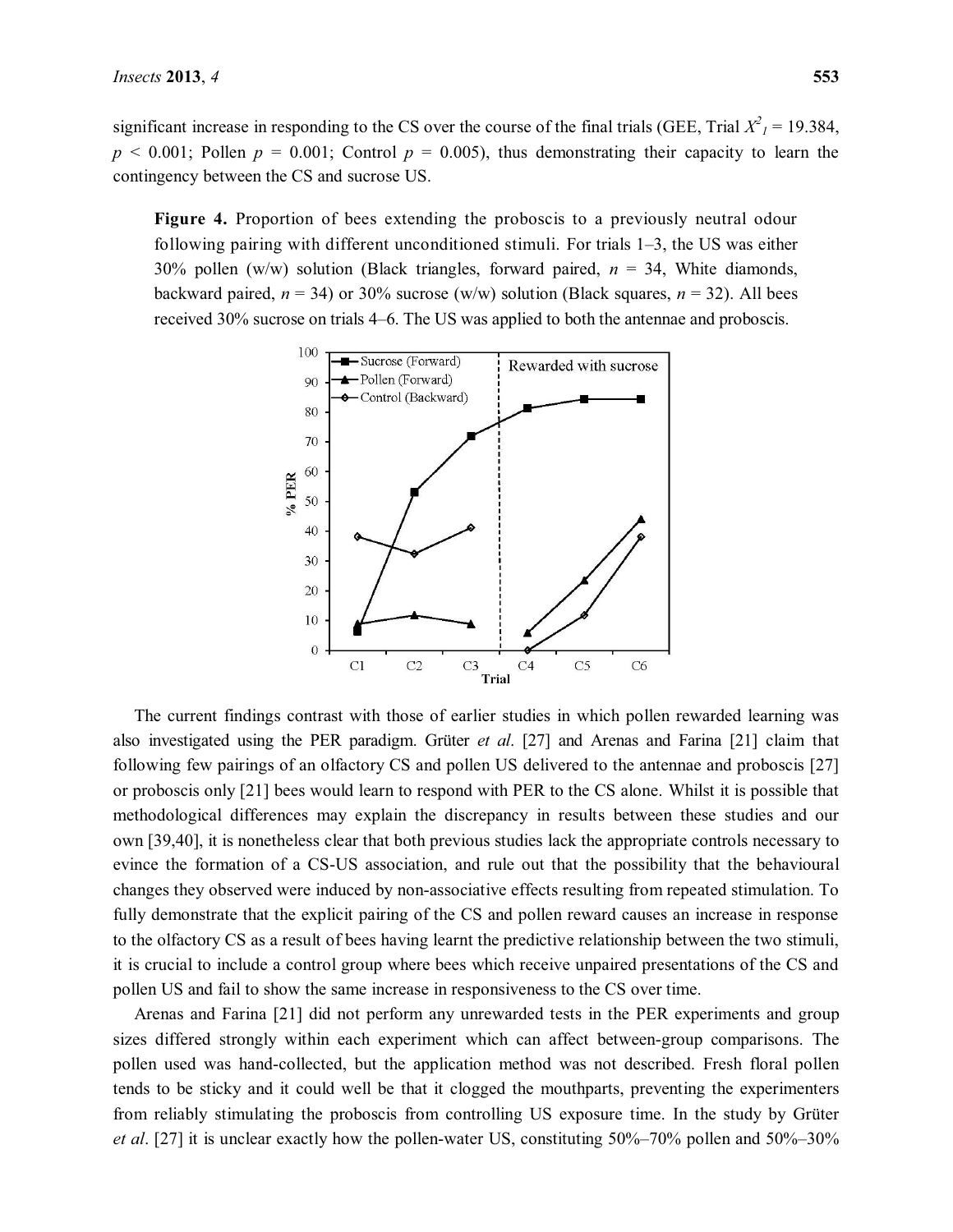water (w/w), was presented to antennae and proboscis, since we found that high concentrations of pollen in water (*i.e*., more than 30% (w/w)) results in a sticky mass that easily clogs the antennae. It is therefore unclear how, in Grüter *et al.*'s [27] study, the pollen-water mixture could have been repeatedly delivered to the antennae and proboscis without affecting bees. The reported increase in responding to the CS within three trials may have resulted from non-associative processes such as sensitization or simply due to repeated mechanical stimulation, as we found in this study. Controls required to demonstrate associative learning were absent in Grüter *et al*.'s [27] study, for example unpaired CS-US presentations or at least water-rewarded bees trained in parallel to the pollen-rewarded group.

#### **4. Conclusions**

Whilst pollen has been shown to reinforce learning in free flying bees, isolating the sensory and learning mechanisms involved in pollen-rewarded learning has proven more difficult. In the experiments presented here, we took advantage of a paradigm in which bees are restrained, permitting tighter control over stimulus delivery. The aim was to identify those sensory organs most likely to be involved in transmitting sensory information about the pollen reward, separate from other processes that may occur during pollen collection in free flying bees.

Antennal stimulation with dry pollen did not support learning of a contingent relationship between this US and an olfactory CS. Nor did bees learn to associate the CS with pollen when it was added to water and delivered in a soluble form. Our findings do not confirm claims [21,27] that pollen reinforces PER learning. Taken together with the lack of controls in those previous studies, our results render these claims unsubstantiated.

We observed steady levels of US responses to the pollen reward when the antennae were touched with pollen, which is in agreement with results reported by Scheiner *et al*. [24]. However, multiple pairings of this stimulation with a neutral odour did not lead to an increased response to the odour alone. Hammer and Menzel [6] suggest that stimuli which serve as the US reward are characterized by a releasing, modulating and reinforcing function, with the releasing and reinforcing functions of the sucrose reward having been shown to be dissociable [41]. Therefore it seems that under restrained conditions, pollen stimuli at the antennae may possess only a releasing function.

Pollen collection involves a complex set of behaviours, and so restricting bees movement, as is necessary in the PER paradigm, may have precluded the performance of certain actions essential to the formation of an association between the CS and pollen. Here and in previous studies, pollen has been considered a form of appetitive reward and thus gustatory organs have been assumed to be implicated in the reward pathway. However, since pollen is not ingested, it may be that other receptors are involved, such as those sensitive to mechanical stimulation. In the honeybee, innervated setae (hairs) found on the corbiculae have been shown to be sensitive to the degree of mechanical displacement and have therefore been postulated to be involved in detecting changes in the size of the growing pollen load [42]. Bumblebees have been shown to adjust their handling time and grooming behaviour according to the availability of pollen at flowers [43–45] suggesting they are sensitive to feedback in terms of their pollen foraging success at each inflorescence.

The lack of olfactory learning under restrained conditions indicates that the behavioural context and methods used to examine learning should be carefully considered in future explorations of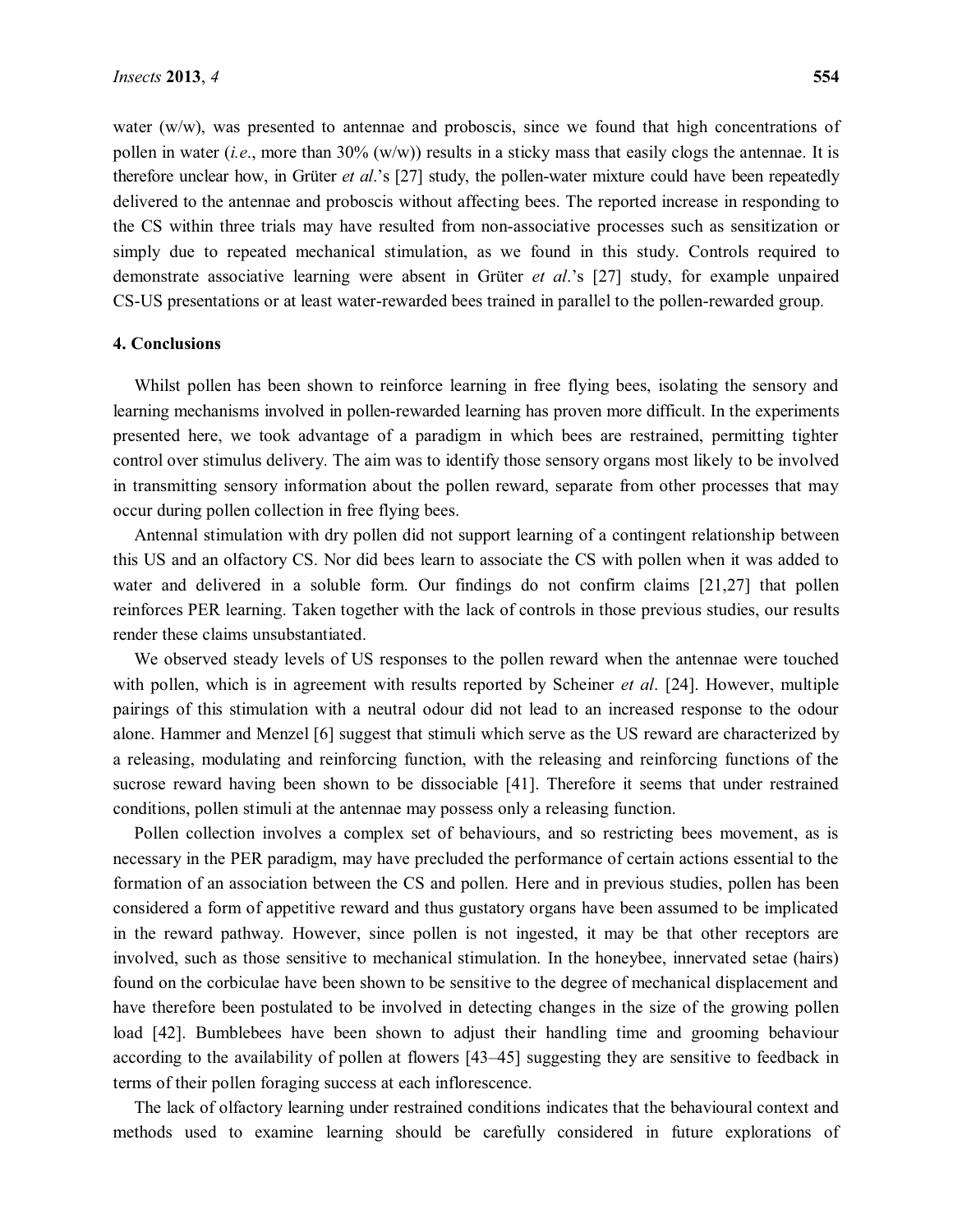pollen-rewarded learning. Similar discrepancies between free-flying and restrained bees in terms of the ease with which bees can be conditioned have been observed for conditioning colour stimuli using the PER paradigm [46,47]. The question as to which factors and processes are necessary and sufficient to mediate pollen-rewarded learning in bees remains to be answered.

#### **Acknowledgments**

We are grateful toLeila Goss for maintaining the honeybee colonies, to Jacob Dyer for assistance with the antennal sensitivity experiment and to Thomas S. Collett for helpful discussions.

#### **Conflicts of Interest**

The authors declare no conflict of interest.

#### **References**

- 1. Menzel, R.; Leboulle, G.; Eisenhardt, D. Small brains, bright minds. *Cell* **2006**, 124, 237–239.
- 2. Erber, J. Tactile antennal learning in the honey bee. In *Honeybee Neurobiology and Behavior*; Galizia, C.G., Eisenhardt, D., Giurfa, M., Eds.; Springer Netherlands: Heidelberg, Germany, 2012; pp. 439-455.
- 3. Menzel, R. Memory dynamics in the honeybee. *J. Comp. Physiol. A Neuroethol. Sens. Neural Behav. Physiol.* **1999**, *185*, 323-340.
- 4. Giurfa, M.; Sandoz, J.-C. Invertebrate learning and memory: Fifty years of olfactory conditioning of the proboscis extension response in honeybees. *Learn. Mem.* **2012**, 19, 54–66.
- 5. Menzel, R.; Muller, U. Learning and memory in honeybees: From behavior to neural substrates. *Annu. Rev. Neurosci.* **1996**, *19*, 379±404.
- 6. Hammer, M.; Menzel, R. Learning and memory in the honeybee. *J. Neurosci*. **1995**, 15, 1617–1630.
- 7. Menzel, R. Learning in honey bees in an ecological and behavioral context. *Exp. Behav. Ecol.*  **1985**, 31, 55–74.
- 8. Gerber, B.; Geberzahn, N.; Hellstern, F.; Klein, J.; Kowalksy, O.; Wüstenberg, D.; Menzel, R. Honey bees transfer olfactory memories established during flower visits to a proboscis extension paradigm in the laboratory. *Anim. Behav.* **1996**, 52, 1079-1085.
- 9. Wright, G.A.; Schiestl, F.P. The evolution of floral scent: The influence of olfactory learning by insect pollinators on the honest signalling of floral rewards. *Funct. Ecol.* **2009**, 23, 841–851.
- 10. Roulston, T.H.; Cane, J.H. Pollen nutritional content and digestibility for animals. *Plant Syst. Evol.* **2000**, 222, 187-209.
- 11. Roulston, T.H.; Cane, J.H.; Buchmann, S.L. What governs protein content of pollen: Pollinator preferences, pollen-pistil interactions, or phylogeny? *Ecol. Monogr.* **2000**, *70*, 617–643.
- 12. Tasei, J.N.; Aupinel, P. Nutritive value of 15 single pollens and pollen mixes tested on larvae produced by bumblebee workers (*Bombus terrestris*, Hymenoptera: Apidae). *Apidologie* **2008**, *39*, 397±409.
- 13. Pernal, S.F.; Currie, R.W. Pollen quality of fresh and 1-year-old single pollen diets for worker honey bees (Apis mellifera L.). *Apidologie* **2000**, 31, 387-409.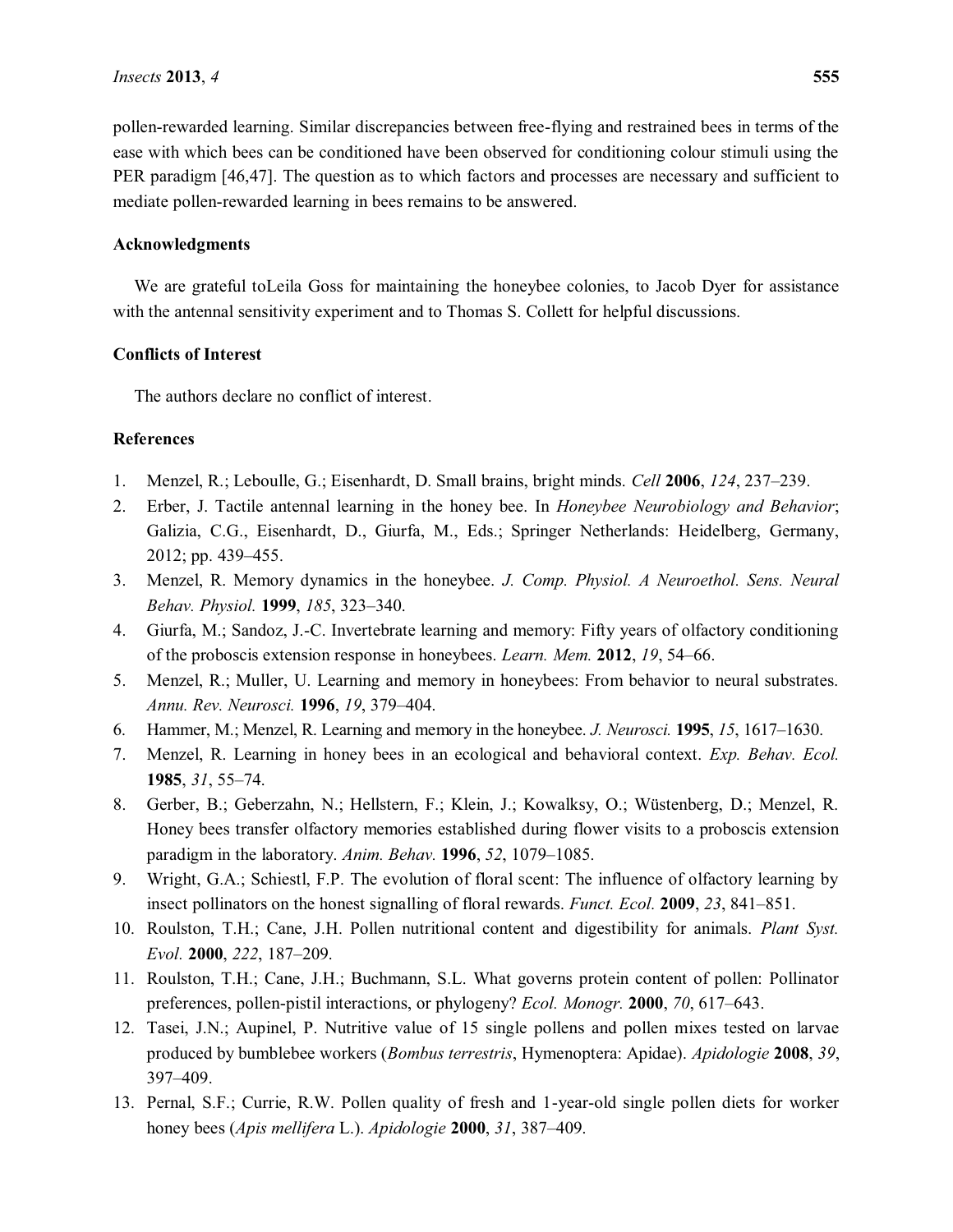- 14. Levin, M.D.; Bohart, G.E. Selection of pollen by honey bees. *Am. Bee J.* **1955**, *95*, 392–393.
- 15. Hanley, M.; Franco, M.; Pichon, S.; Darvill, B.; Goulson, D. Breeding system, pollinator choice and variation in pollen quality in british herbaceous plants. *Funct. Ecol.* **2008**, 22, 592–598.
- 16. Robertson, A.W.; Mountjoy, C.; Faulkner, B.E.; Roberts, M.V.; Macnair, M.R. Bumble bee selection of *Mimulus guttatus* flowers: The effects of pollen quality and reward depletion. *Ecology*  **1999**, *80*, 2594-2606.
- 17. Schmidt, J.O. Pollen foraging preferences of honeybees (Hymenoptera, Apidae). *Southwest. Entomol.* **1982**, 7, 255-259.
- 18. Von Aufsess, A. Geruchliche Nahorientierung der Biene bei entomophilen und ornithophilen Blüten. *Z. Vgl. Physiol.* **1960**, 43, 469-498.
- 19. Cook, S.M.; Sandoz, J.C.; Martin, A.P.; Murray, D.A.; Poppy, G.M.; Williams, I.H. Could learning of pollen odours by honey bees (*Apis mellifera*) play a role in their foraging behaviour? *Physiol. Entomol.* **2005**, 30, 164–174.
- 20. Nicholls, E.K.; Drenske, D.; Hempel de Ibarra, N. Can pollen serve as a reward for visual learning in bees? In Proceedings of the 14th International Congress of the International Society for Behavioural Ecology, Lund, Sweden, 16 August 2012; p. 109
- 21. Arenas, A.; Farina, W. Learned olfactory cues affect pollen-foraging preferences in honeybees, *Apis mellifera. Anim. Behav.* **2012**, *83*, 1023-1033.
- 22. Goodman, L. *Form and Function in the Honey Bee*; International Bee Research Association: Caerphilly, UK, 2003.
- 23. Casteel, D.B. *The Behavior of the Honey Bee in Pollen Collecting*; US Department of Agriculture, Bureau of Animal Industry: Washington DC, WA, USA, 1912.
- 24. Scheiner, R.; Page, R.E.; Erber, J. Sucrose responsiveness and behavioral plasticity in honey bees (*Apis mellifera*). *Apidologie* **2004**, *35*, 133±142.
- 25. Bitterman, M.E.; Menzel, R.; Fietz, A.; Schafer, S. Classical conditioning of proboscis extension in honeybees (*Apis mellifera*). *J. Comp. Psychol.* **1983**, 97, 107–119.
- 26. Takeda, K. Classical conditioned response in the honey bee. *J. Insect Physiol.* **1961**, 6, 168–179.
- 27. Grüter, C.; Arenas, A.; Farina, W.M. Does pollen function as a reward for honeybees in associative learning? *Insectes Sociaux* **2008**, 55, 425–427.
- 28. Linander, N.; Hempel de Ibarra, N.; Laska, M. Olfactory detectability of l-amino acids in the european honeybee (*Apis mellifera*). *Chem. Senses* 2012, 37, 631–638.
- 29. Wright, G.A.; Choudhary, A.; Bentley, M.A. Reward quality influences the development of learned olfactory biases in honeybees. *Proc. R. Soc. B Biol. Sci.* **2009**, 276, 2597–2604.
- 30. Menzel, R.; Hammer, M.; Braun, G.; Mauelshagen, J.; Sugawa, M. Neurobiology of Learning and Memory in Honeybees. In *The Behaviour and Physiology of Bees*; Goodman, L.J., Fisher, R.C., Eds.; CAB International: Wallingford, Oxford, UK, 1991.
- 31. Ayestaran, A.; Giurfa, M.; de Brito Sanchez, M.G. Toxic but drank: Gustatory aversive compounds induce post-ingestional malaise in harnessed honeybees. *PLoS One* **2010**, *5*, e15000.
- 32. Page, R.E.; Erber, J.; Fondrk, M.K. The effect of genotype on response thresholds to sucrose and foraging behavior of honey bees (*Apis mellifera* L.). *J. Comp. Physiol. A Neuroethol. Sens. Neural Behav. Physiol.* **1998**, *182*, 489-500.